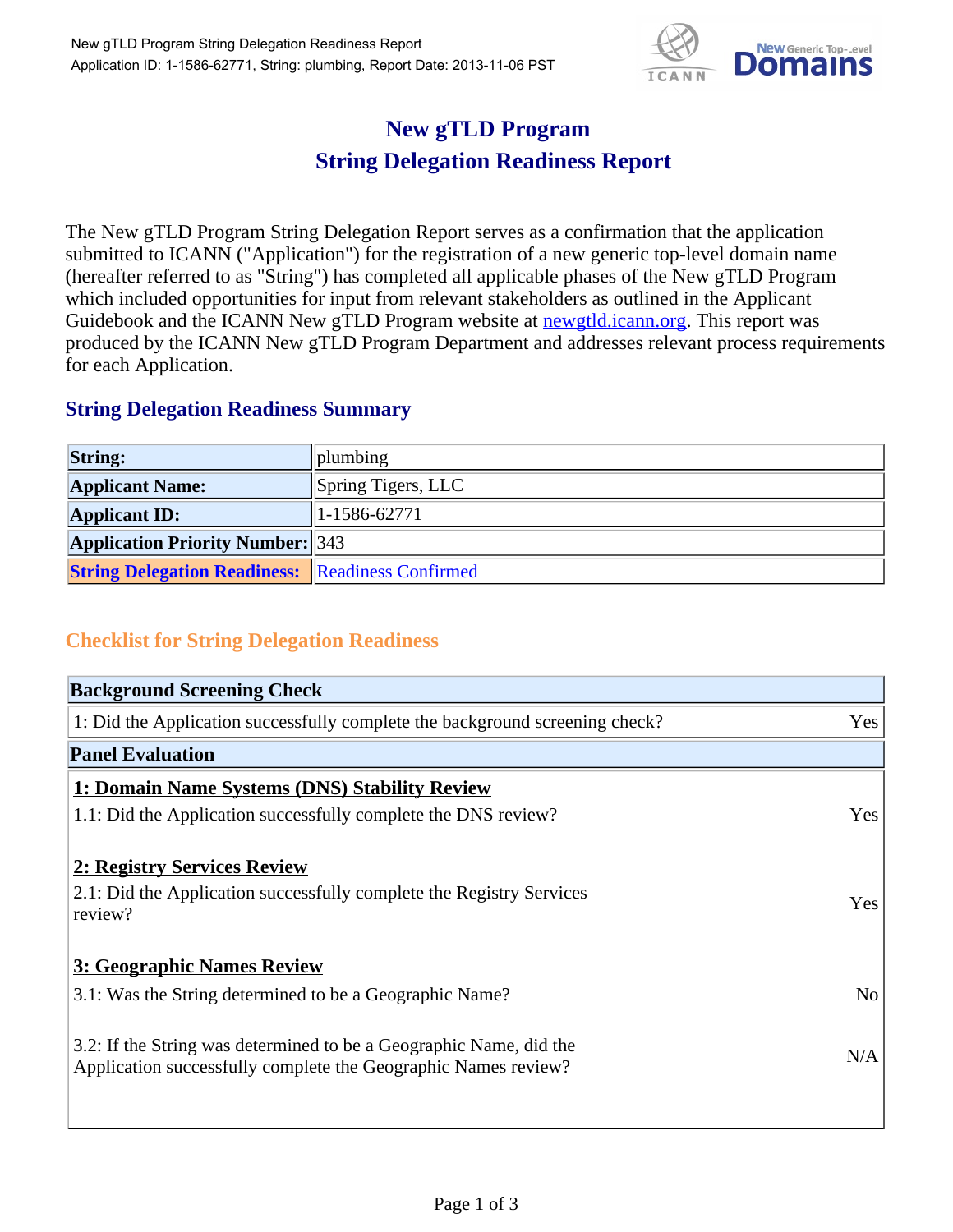

| <b>4: Financial Review</b><br>4.1: Did the Application successfully complete the Financial Capability<br>review?                                                                                                                                                                                                                                             | Yes |
|--------------------------------------------------------------------------------------------------------------------------------------------------------------------------------------------------------------------------------------------------------------------------------------------------------------------------------------------------------------|-----|
| <b>5: Technical Review</b><br>5.1: Did the Application successfully complete the Technical and<br><b>Operation Capability review?</b>                                                                                                                                                                                                                        | Yes |
| <b>6: String Similarity Review</b><br>6.1: Was the Application determined to not be confusingly similar to other<br>applied for strings, including through String Confusion Objections?                                                                                                                                                                      | Yes |
| 6.2: If the Application was determined to be confusingly similar to other<br>applied for strings, including through String Confusion Objections, did the<br>Application prevail in the string contention resolution process (CPE,<br>Auction, and/or Self-Resolution of String Contention via<br>withdrawal/termination of all other members in contention)? | N/A |

| <b>Public Comment Period</b>                                                                                                                                                                   |                |
|------------------------------------------------------------------------------------------------------------------------------------------------------------------------------------------------|----------------|
| 1: Was the public provided an opportunity to submit comments on the Application?                                                                                                               | Yes            |
| 2: Were comments for the Application considered by evaluation panels?                                                                                                                          | Yes            |
| <b>Objection Process</b>                                                                                                                                                                       |                |
| 1: Were objections filed against the Application?                                                                                                                                              | N <sub>o</sub> |
| 2: If objections were filed against the Application, did Applicant prevail in the dispute<br>resolution proceedings for all Legal Rights, Limited Public Interest and Community<br>Objections? | N/A            |
| <b>Governmental Advisory Committee (GAC) Advice</b>                                                                                                                                            |                |
| 1: Did the GAC have an opportunity to provide advice for the Application?                                                                                                                      | Yes            |
| 2: Did the GAC provide consensus GAC advice that the String should not be approved by<br>the ICANN Board?                                                                                      | N <sub>o</sub> |
| 3: If the GAC provided consensus GAC advice to the ICANN Board, did the ICANN Board<br>(or New gTLD Program Committee) accept the GAC advice?                                                  | N/A            |
| <b>Accountability Mechanisms</b>                                                                                                                                                               |                |
| 1: Was the Application the subject of a complaint or review through one of ICANN's<br>accountability mechanisms (Reconsideration or Independent Review)?                                       | <b>No</b>      |
| 1.1: If yes, did the BGC, ICANN Board or New gTLD Program Committee determine that<br>the Application should not proceed to contracting?                                                       | N/A            |